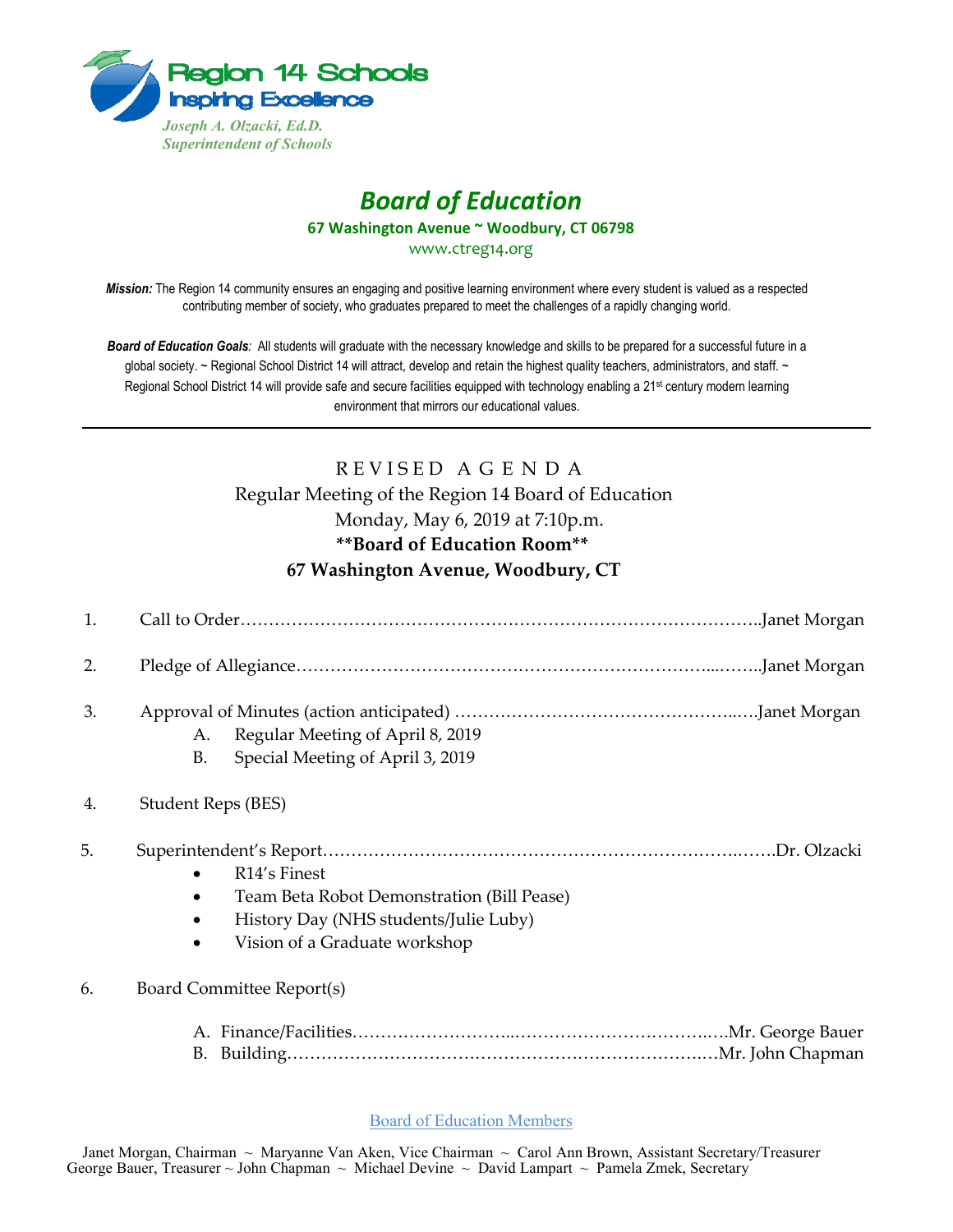- 7. Board Chair's Comments
- 8. Privilege of the Floor

The Board of Education will recognize citizens of Bethlehem and Woodbury, who are asked to state their name and town of residence and to please limit comments to three (3) minutes. All comments should be addressed to the Board of Education Chair. Decorum will be enforced.

#### 9. Old Business

#### A. Approval of Policies (possible action)

Move that the Region 14 Board of Education approve the following mandated policies supplied and revised by CABE Policy Services in addition to Pullman & Comley, having been reviewed and recommended by the Policy Committee:

 – Soliciting Prices (Bids and Quotations) 3326.3 – Board of Education Credit Card – System of Accounts – Fraud Prevention and Investigation

- 10. New Business
- A. 1st read of the Art Curriculum (no action anticipated)
- B. Discussion on AP Government Textbook (no action anticipated)
- C. Connecticut Healthy Foods Certification (action anticipated)

Move that the Region 14 Board of Education opt in to the CT Healthy Foods Program for 2019-2020, implement the CT Healthy Food Option and certify (pursuant to Connecticut General Statutes §10-10-215f) that all food items offered for sale to students in the schools under its jurisdiction, and not exempted from the Connecticut Nutrition Standards published by the Connecticut State Department of Education, will comply with the Connecticut Nutrition Standards during the period of July 1, 2019, through June 30, 2020. This certification shall include all food offered for sale to students separately from reimbursable meals at all times and from all sources, including but not limited to, school stores, vending machines, school cafeterias, and any fundraising activities on school premises sponsored by the school or by non-school organizations and groups.